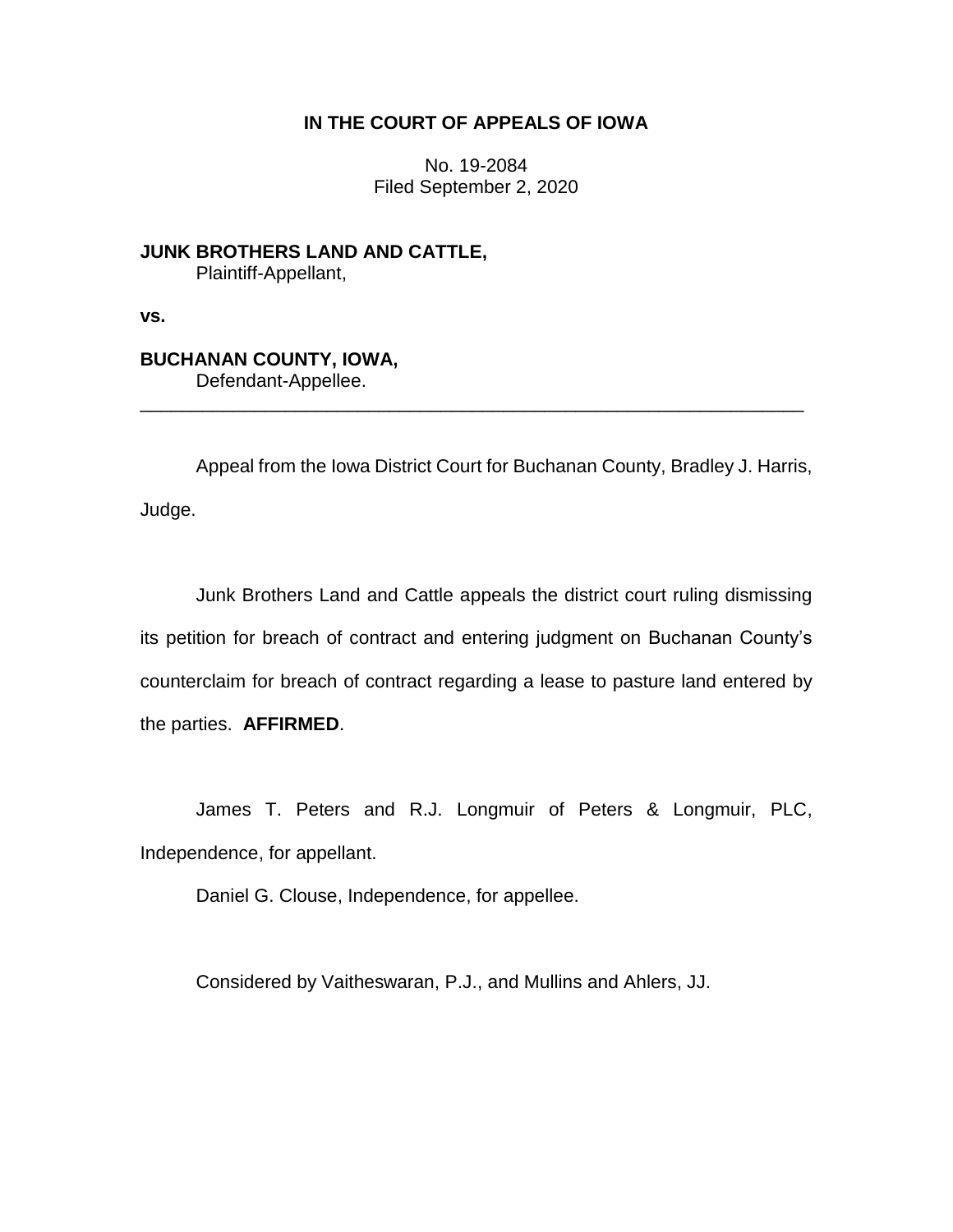**AHLERS, Judge.**

 $\overline{a}$ 

The basic facts of this case are fairly straightforward. In 2014, Junk Brothers Land and Cattle<sup>1</sup> (Junk Brothers) and Buchanan County, Iowa, signed a three-year written lease whereby Junk Brothers rented a pasture owned by the county. Junk Brothers made the first yearly rental payment on March 1, 2015, and entered the property for the first time that day. According to Junk Brothers, it then discovered the pasture fencing not visible from the road had deteriorated to the point that some of the fencing was buried in the ground. In addition, gates in the corral area of the pasture had been removed. Junk Brothers informed the county that repairs were needed to the fencing, and the county agreed to make them. However, in July 2015, before the county could make the repairs, Junk Brothers refused to honor the lease because it was unable to keep cattle in the pasture as it intended. In response, the county again solicited bids to rent the property after new fencing was installed in August 2015, and the county eventually accepted a new bid at a lower rate than Junk Brothers had agreed to pay.

Junk Brothers filed a petition alleging it and the county had entered a written contract in the form of the lease and the county had breached the contract. The county filed an answer in which it admitted the lease was a valid contract between it and Junk Brothers and also filed a counterclaim seeking damages from Junk Brothers for breach of contract. Following a bench trial, the district court found Junk Brothers had failed to show the county had breached the lease and also found Junk Brothers had breached the lease by terminating it early. The district court

 $1$  Junk Brothers Land and Cattle is a partnership consisting of two partners with the last name Junk.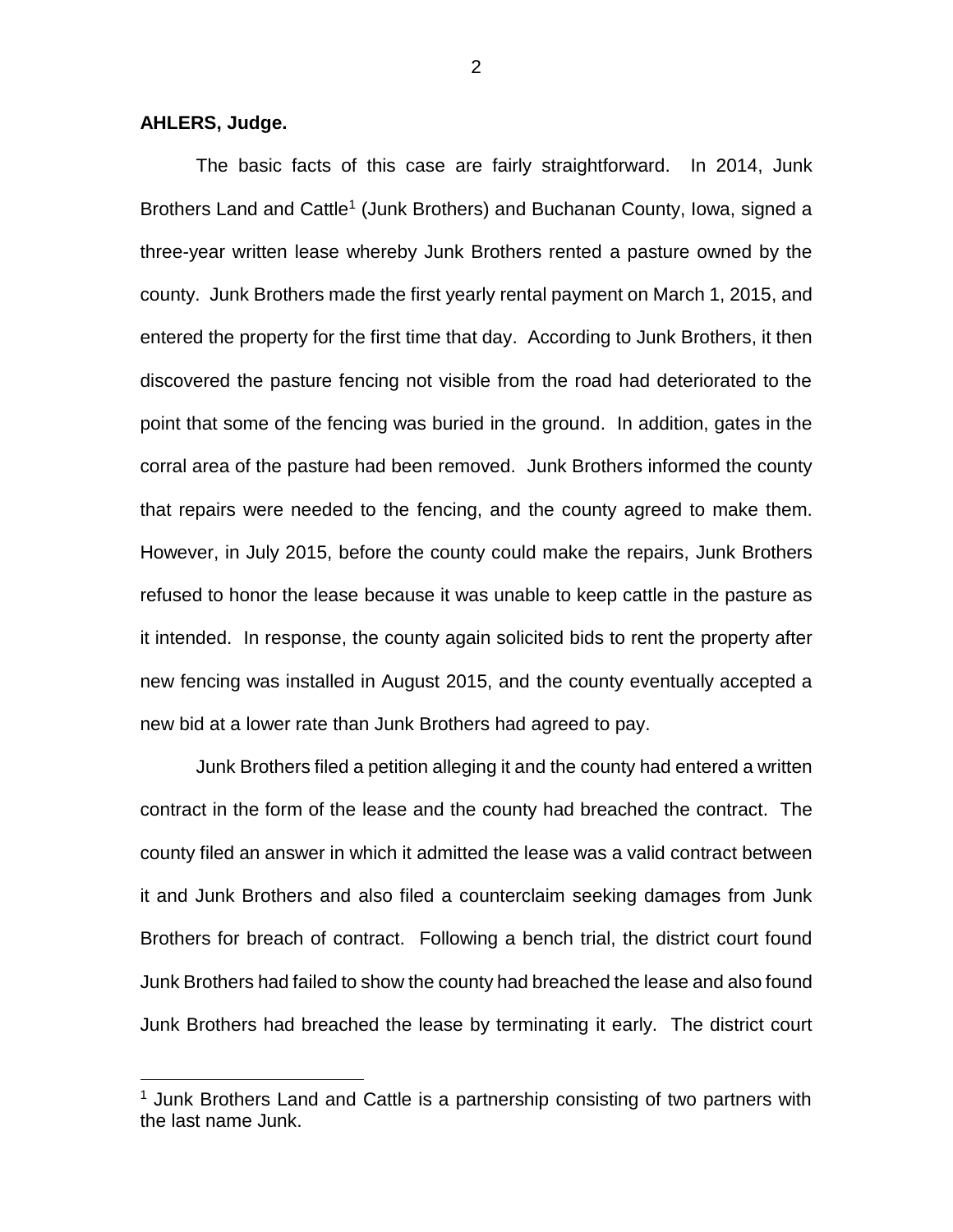awarded the county damages calculated by taking the total amount Junk Brothers owed under the lease, subtracting the amount Junk Brothers paid, and subtracting the amount the replacement tenant owed for the remainder of the original lease term. Junk Brothers appeals.

The parties maintain that our review of this case is de novo, which is appropriate for equity cases. Iowa R. App. P. 6.907. However, we disagree that this is an equity case rather than an action at law.<sup>2</sup> "Generally, an action on contract is treated as one at law." *Van Sloun v. Agans Brothers, Inc.*, 778 N.W.2d 174, 178–79 (quoting *Atlantic Veneer Corp. v. Sears*, 232 N.W.2d 499, 502 (Iowa 1975)). In actions based on nonperformance of a contract where the remedy sought is monetary damages, the action is at law. *Id*. Both Junk Brothers's claim and the county's counterclaim are based on breach of contract, and the only remedy sought by either party was money damages. Therefore, we conclude this is a law action. "The standard of review for a breach of contract action is for correction of errors at law." *Iowa Mortg. Ctr., L.L.C. v. Baccam*, 841 N.W.2d 107,

 $\overline{a}$ 

<sup>&</sup>lt;sup>2</sup> While we note this case was given an equity case number at the district court, and the district court's ruling referred to the parties as petitioner and respondent (nomenclature typically used in equity cases) rather than plaintiff and defendant (nomenclature typically used in law actions), we suspect this came about because of an apparent error in the petition. In the caption of the petition, Junk Brothers was referred to as "petitioner" while the county was referred to as "defendant," an incongruity that was compounded by Junk Brothers being referred to as "plaintiff" throughout the body of the petition. We suspect Junk Brothers was referenced as "petitioner" in the caption of the petition by mistake and this mistake led the clerk to assign the case an equity case number, even though it is a law action. The incongruous "petitioner and defendant" method of referring to the parties continued in some later filings, but then even later filings included captions referring to the parties as "plaintiff and defendant." Given the random and inconsistent method of referring to the parties throughout the filings, we place no weight on the equity case number assigned to the case or the district court's reference to the parties as petitioner and respondent in determining whether this is an action at law or equity.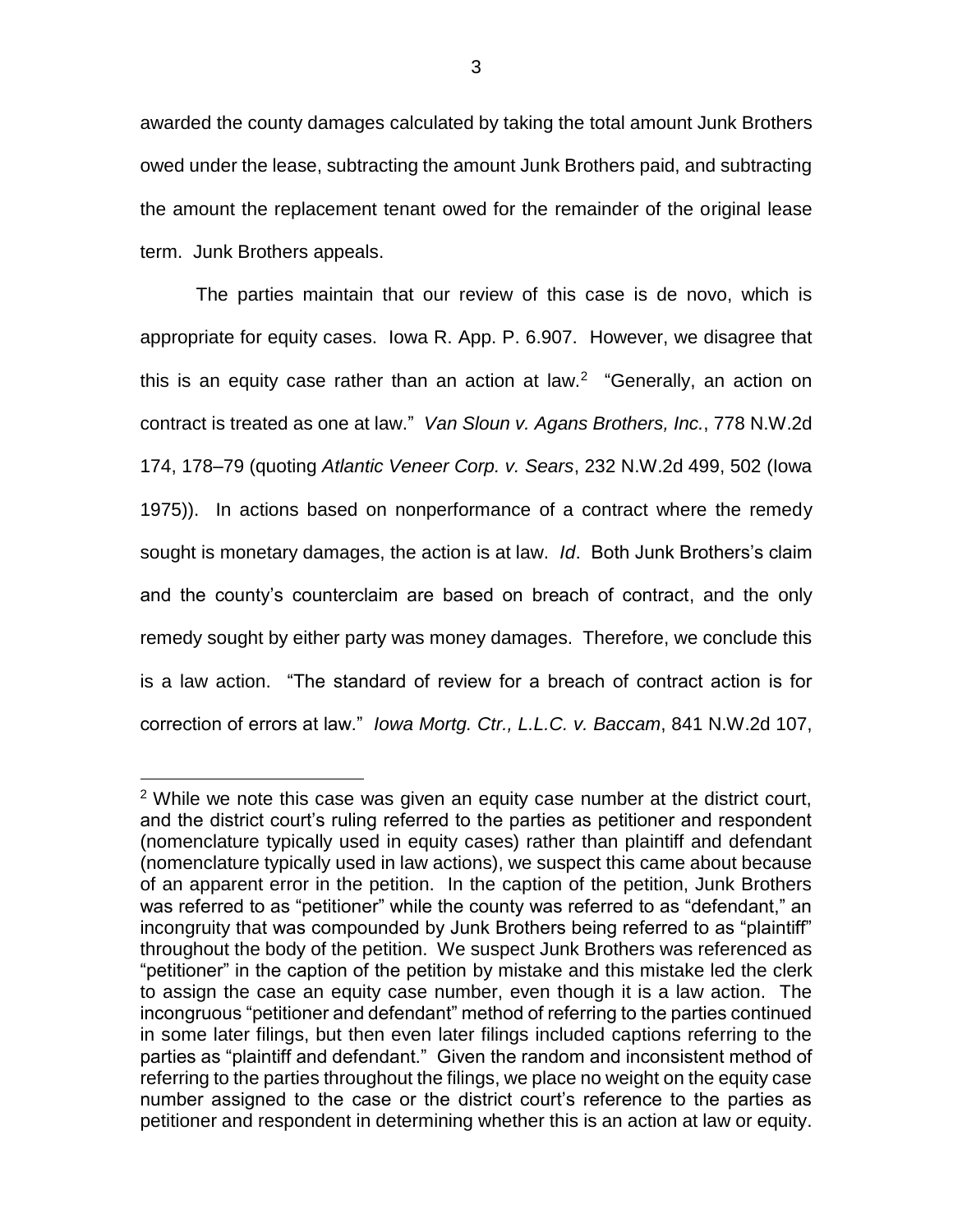110 (Iowa 2013). If the district court's findings of fact are supported by substantial evidence, we are bound by those findings. *Id*. However, the district court's legal conclusions or application of legal principles do not bind us. *Id*.

On appeal, Junk Brothers argues the lease was voidable because there was no meeting of the minds between it and the county due to a mutual mistake as to the condition of the fence when the lease was signed. We do not reach the merits of this argument because we find two issues alluded to in the district court's ruling, but not addressed in the parties' briefs, are dispositive, namely error preservation and judicial estoppel against inconsistent positions.

As to error preservation, the district court noted in its ruling that Junk Brothers raised the issue of mistake or lack of meeting of the minds for the first time in its written closing argument and the position taken in the written closing argument conflicted with the position taken in Junk Brothers's pleadings and at trial. Due to the conflicting and late nature of this argument, the district court declined to address it. While we agree with the district court that Junk Brothers's after-the-fact raising of this issue was too late, of particular importance as it relates to error preservation is the fact that Junk Brothers's written closing argument urged "there [was] no contract because the minds of the parties [did] not meet" and "[t]here was no meeting of the minds and therefore no contract exist[ed]." This conflicts with Junk Brothers's position on appeal, which is that there was a contract but it was voidable. Due to Junk Brothers raising a different issue on appeal than raised at the district court, Junk Brothers has failed to preserve error on its claim the contract is voidable. *See State v. Rutledge*, 600 N.W.2d 324, 325 (Iowa 1999) ("Nothing is more basic in the law of appeal and error than the axiom that a party

4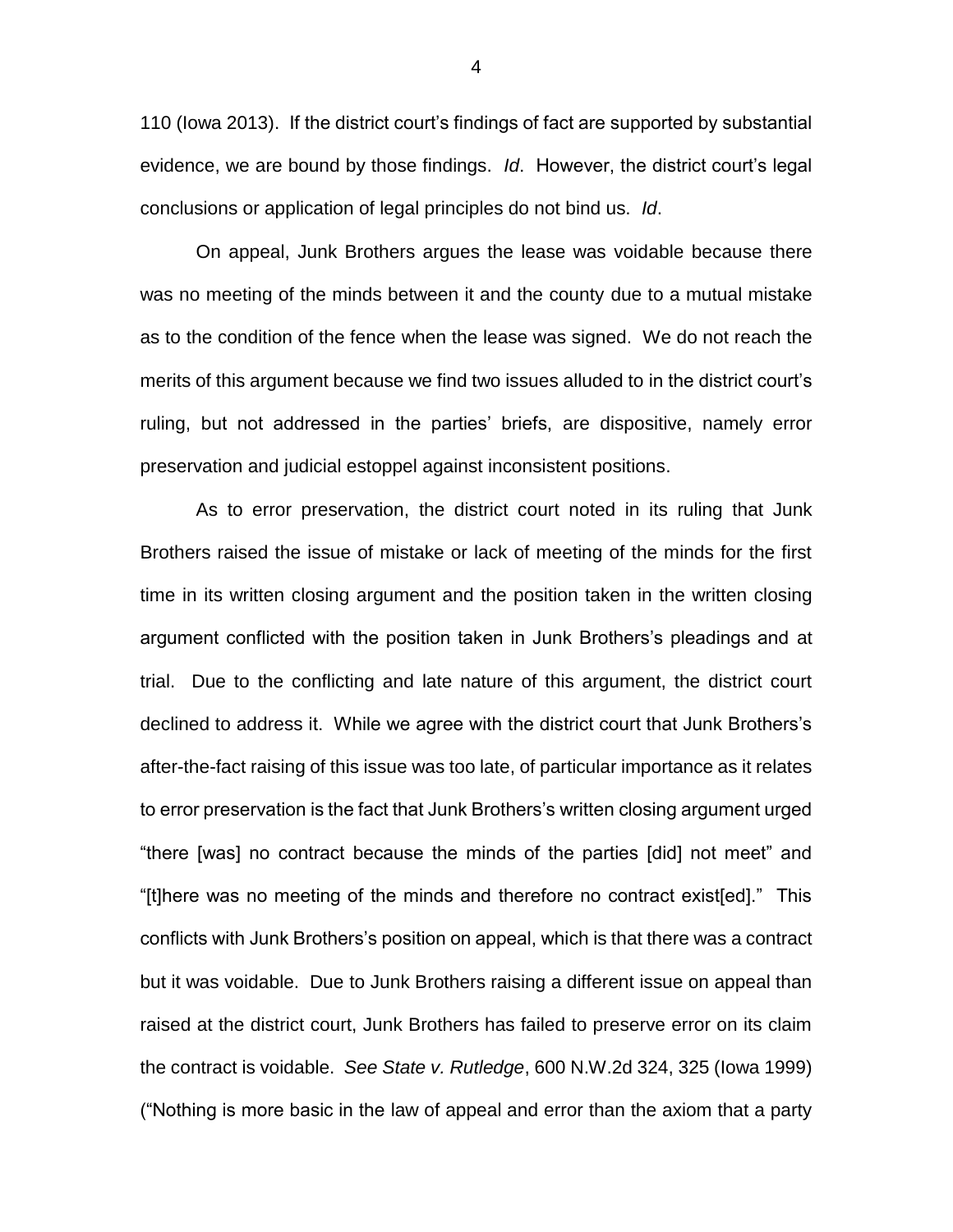cannot sing a song to us that was not first sung in trial court."). Although the county did not raise this error preservation issue, we are free to do so on our own motion. *See Top of Iowa Coop v. Sime Farms, Inc.*, 608 N.W.2d 454, 470 (Iowa 2000) ("In view of the range of interests protected by our error preservation rules, this court will consider on appeal whether error was preserved despite the opposing party's omission in not raising this issue at trial or on appeal.").

As to judicial estoppel, in its petition, Junk Brothers alleged the existence of a contract between the parties and sought damages for breach of that contract. Nowhere in the petition does Junk Brothers allege mistake, allege lack of meeting of the minds, or seek avoidance of the contract. The county admitted the existence of a contract in its answer and counterclaim. The case was tried based on those pleadings, and the district court ruled on the claims as alleged in the pleadings. Having taken the position in its pleadings and at trial that there was a valid contract for which it was entitled to recover damages for its breach, Junk Brothers cannot now take the opposite position that the lease was not a binding contract and seek the remedy of avoidance. *See State v. Duncan*, 710 N.W.2d 34, 43 (Iowa 2006) ("A party who has, with knowledge of the facts, assumed a particular position in judicial proceedings is estopped to assume a position inconsistent therewith to the prejudice of the adverse party." (quoting *Snouffer & Ford v. City of Tipton*, 129 N.W. 345, 350 (Iowa 1911))); *Wilson v. Liberty Mut. Group*, 666 N.W.2d 163, 166 (Iowa 2003) (describing judicial estoppel as "a 'common sense' rule, designed to protect the integrity of the judicial process by preventing deliberately inconsistent —and potentially misleading—assertions from being successfully urged in succeeding tribunals"); *Duder v. Shanks*, 689 N.W.2d 214, 221 (Iowa 2004)

5